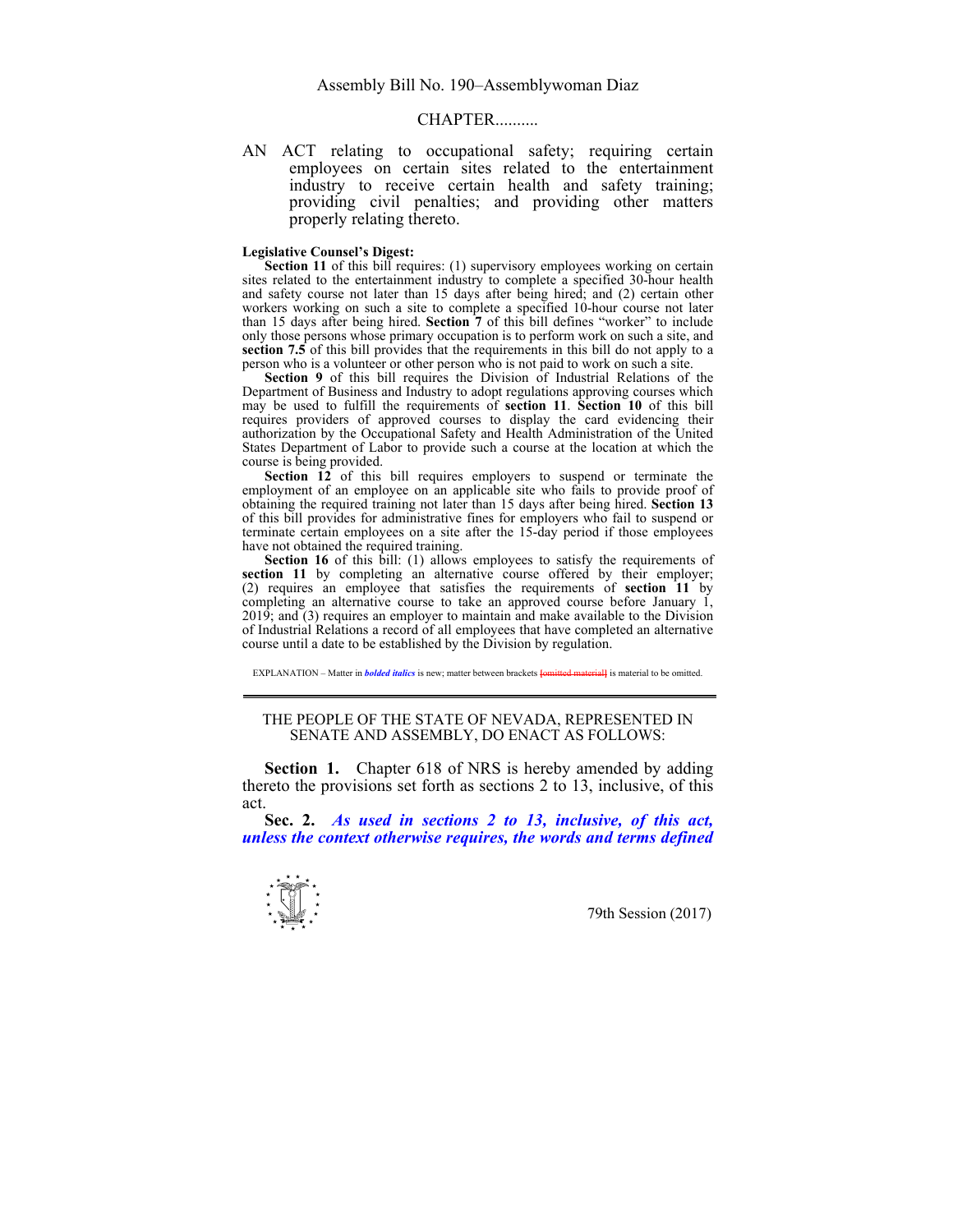*in sections 3 to 7, inclusive, of this act have the meanings ascribed to them in those sections.* 

 **Sec. 3.** *"OSHA-10 course" means a 10-hour course in general industry safety and health hazard recognition and prevention developed by the Occupational Safety and Health Administration of the United States Department of Labor.* 

 **Sec. 4.** *"OSHA-30 course" means a 30-hour course in general industry safety and health hazard recognition and prevention developed by the Occupational Safety and Health Administration of the United States Department of Labor.* 

 **Sec. 5.** *"Site" means a theater where live entertainment is performed, a sound stage, a showroom, a lounge, an arena or a remote site which has been designated as a location for the production of a motion picture or television program.* 

 **Sec. 6.** *"Supervisory employee" means any person having authority in the interest of the employer to hire, transfer, suspend, lay off, recall, promote, discharge, assign, reward or discipline other employees or responsibility to direct them, to adjust their grievances or effectively to recommend such action, if in connection with the foregoing, the exercise of such authority is not of a merely routine or clerical nature but requires the use of independent judgment. The exercise of such authority shall not be deemed to place the employee in supervisory employee status unless the exercise of such authority occupies a significant portion of the employee's workday.* 

 **Sec. 7.** *"Worker" means a person whose primary occupation is to perform work on a site, including, without limitation, the construction, installation, maintenance, operation, repair or removal of:* 

 *1. Theatrical scenery, rigging or props;* 

 *2. Wardrobe, hair or makeup;* 

 *3. Audio, camera, projection, video or lighting equipment; or* 

 *4. Any other items or parts which are related to or components of the items described in subsection 1, 2 or 3 and which are used for or in conjunction with the presentation or production of:* 

 *(a) Live entertainment;* 

 *(b) Filmmaking or photography, including, without limitation, motion pictures;* 

 *(c) Television programs, including, without limitation, live broadcasts, closed-circuit broadcasts or videotape recordings and playback;* 

 *(d) Sporting events; or* 

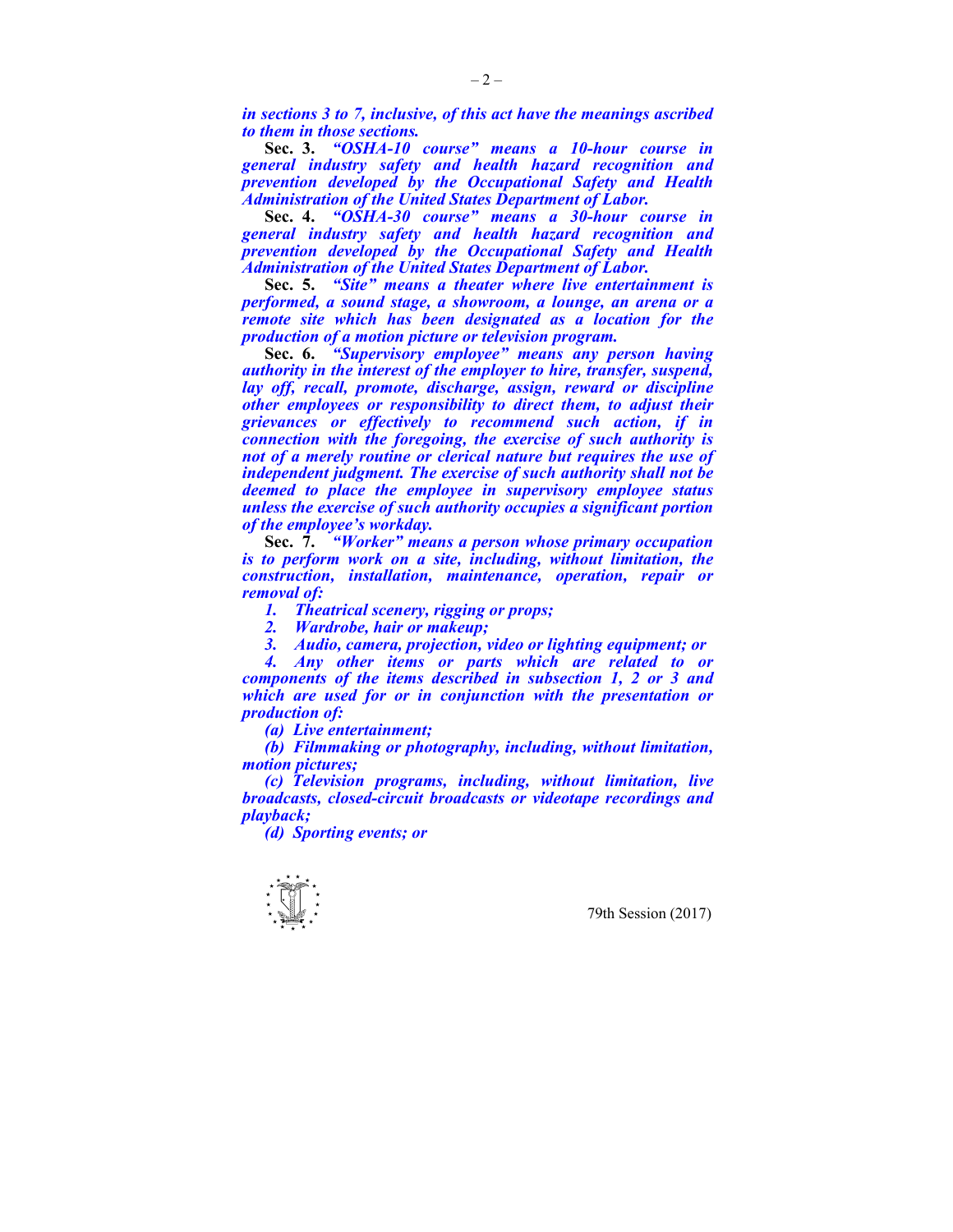*(e) Theatrical performances.* 

 **Sec. 7.5.** *The provisions of sections 2 to 13, inclusive, of this act do not apply to a volunteer or any other person who is not paid to perform work on a site.* 

 **Sec. 8.** *The Division may adopt such regulations as are necessary to carry out the provisions of sections 2 to 13, inclusive, of this act.* 

 **Sec. 9.** *1. The Division shall, by regulation, approve OSHA-10 courses and OSHA-30 courses for the purposes of fulfilling the requirements of section 11 of this act.* 

 *2. The Division shall establish a registry to track the providers of courses approved pursuant to subsection 1.* 

 *3. The Division shall adopt regulations that set forth guidelines for job-specific training to qualify as continuing education for the purposes of section 11 of this act.* 

 **Sec. 10.** *1. Each trainer shall display his or her trainer card in a conspicuous manner at each location where the trainer provides an OSHA-10 course or OSHA-30 course.* 

 *2. No person other than a trainer may provide an OSHA-10 course or OSHA-30 course.* 

 *3. As used in this section:* 

 *(a) "Trainer" means a person who is currently authorized by the Occupational Safety and Health Administration of the United States Department of Labor as a trainer, including, without limitation, a person who has completed OSHA 501, the Trainer Course in OSHA Standards for General Industry.* 

 *(b) "Trainer card" means the card issued upon completion of OSHA 501, the Trainer Course in OSHA Standards for General Industry, which reflects the authorization of the holder by the Occupational Safety and Health Administration of the United States Department of Labor to provide OSHA-10 courses and OSHA-30 courses.* 

 **Sec. 11.** *1. Not later than 15 days after the date a worker other than a supervisory employee is hired, the worker must:* 

 *(a) Obtain a completion card for an OSHA-10 course which is issued upon completion of a course approved by the Division pursuant to section 9 of this act; or* 

 *(b) Complete an OSHA-10 alternative course which is offered by his or her employer.* 

 *2. Not later than 15 days after the date a supervisory employee is hired, the supervisory employee must:* 

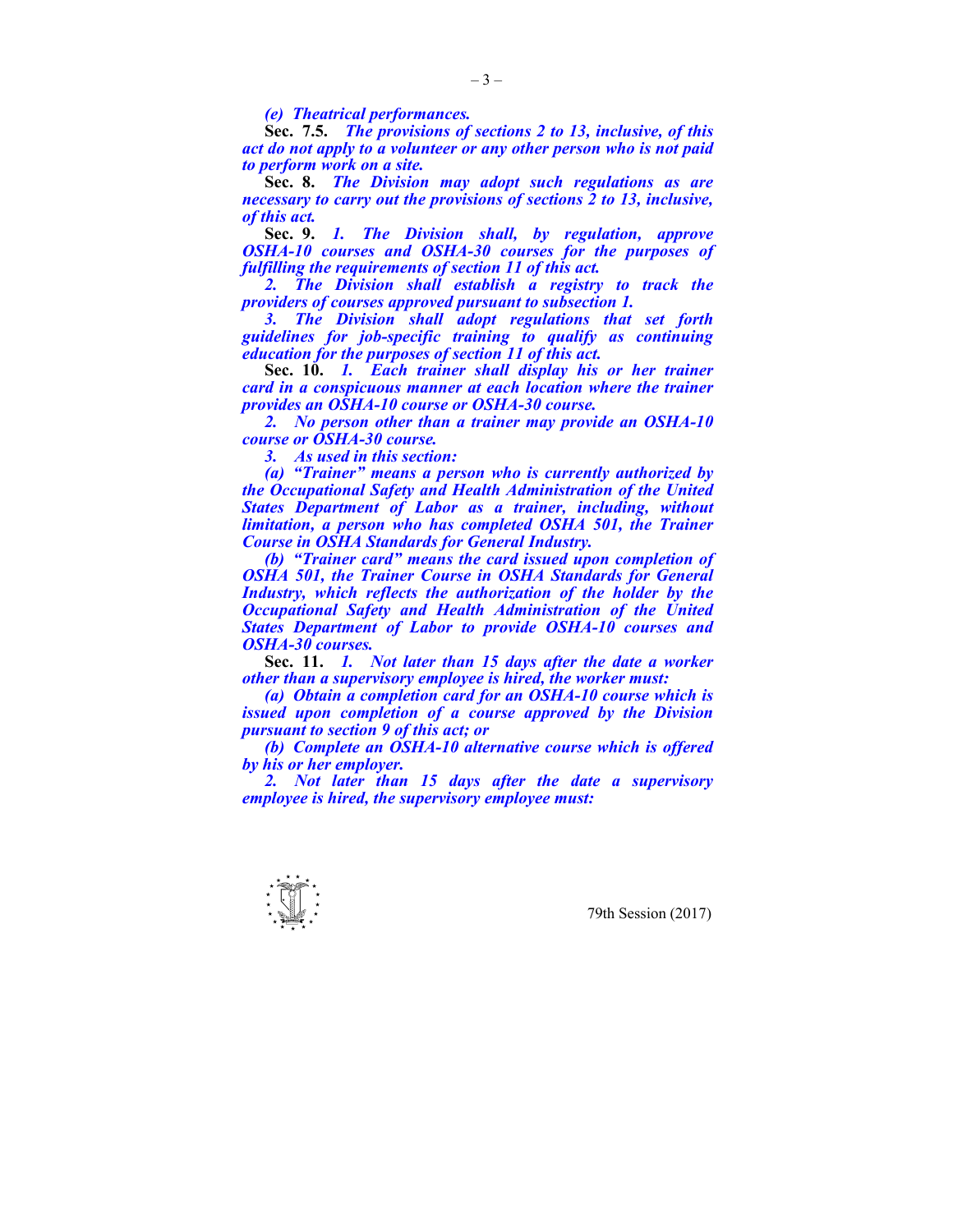*(a) Obtain a completion card for an OSHA-30 course which is issued upon completion of a course approved by the Division pursuant to section 9 of this act; or* 

 *(b) Complete an OSHA-30 alternative course which is offered by his or her employer.* 

 *3. Any completion card used to satisfy the requirements of this section expires 5 years after the date it is issued and may be renewed by:* 

 *(a) Completing an OSHA-10 course or OSHA-30 course, as applicable, within the previous 5 years; or* 

 *(b) Providing proof satisfactory to the Division that the worker has completed continuing education within the previous 5 years consisting of job-specific training that meets the guidelines established by the Division pursuant to section 9 of this act in an amount of:* 

 *(1) For a completion card issued for an OSHA-10 course, not less than 5 hours; or* 

 *(2) For a completion card issued for an OSHA-30 course, not less than 15 hours.* 

 *4. As used in this section:* 

 *(a) "OSHA-10 alternative course" means a 10-hour course offered to the employees of an employer that meets or exceeds the guidelines issued by the Occupational Safety and Health Administration of the United States Department of Labor for an OSHA-10 course, including, without limitation, federal safety and health regulatory requirements specific to the industry in which the employer participates.* 

 *(b) "OSHA-30 alternative course" means a 30-hour course offered to the employees of an employer that meets or exceeds the guidelines issued by the Occupational Safety and Health Administration of the United States Department of Labor for an OSHA-30 course, including, without limitation, federal safety and health regulatory requirements specific to the industry in which the employer participates.* 

 **Sec. 12.** *1. If a worker other than a supervisory employee fails to:* 

 *(a) Present his or her employer with a current and valid completion card for an OSHA-10 course; or* 

 *(b) Complete an OSHA-10 alternative course offered by his or her employer,* 

<sup>¬</sup> *not later than 15 days after being hired, the employer shall suspend or terminate his or her employment.* 

 *2. If a supervisory employee on a site fails to:* 

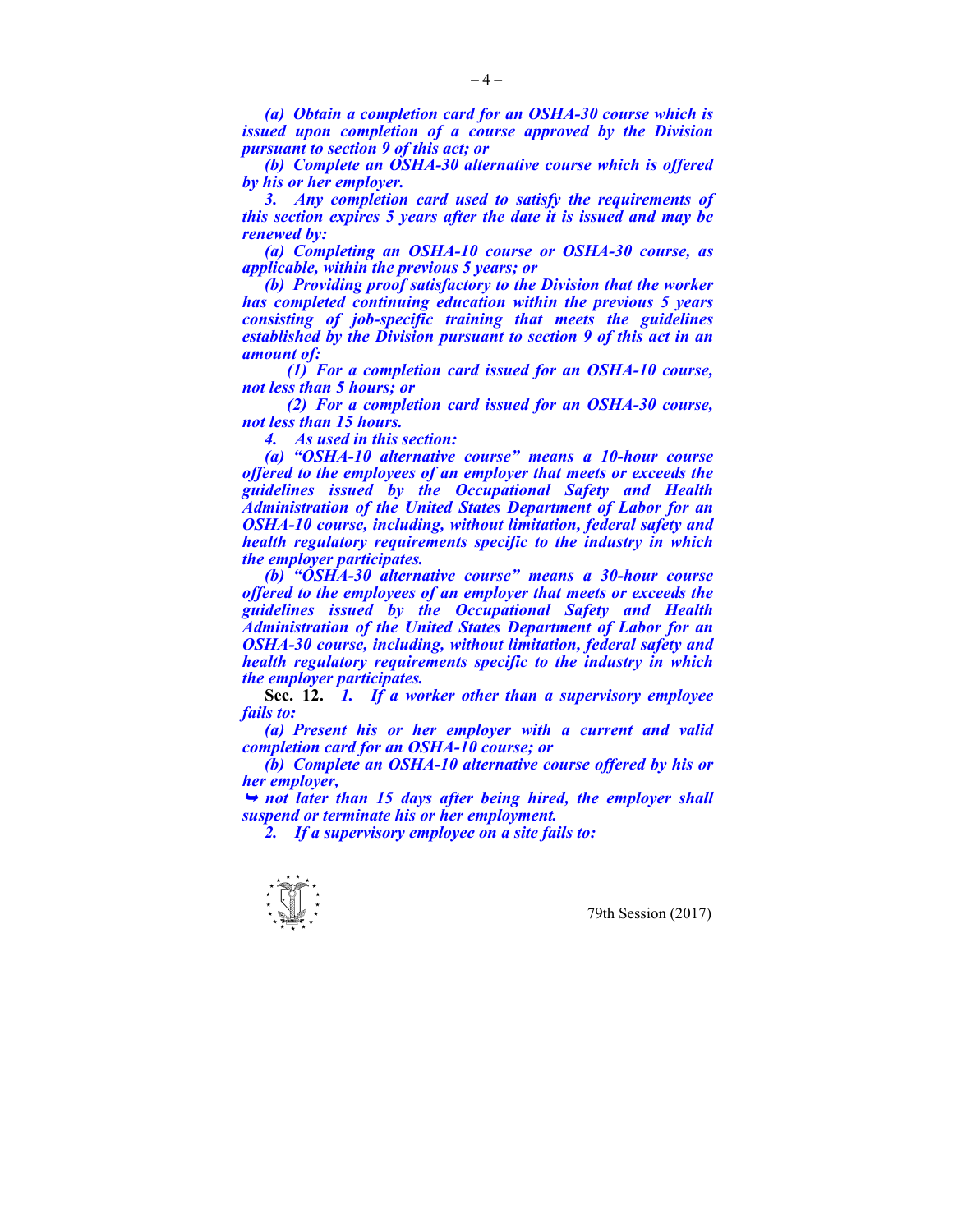*(a) Present his or her employer with a current and valid completion card for an OSHA-30 course; or* 

 *(b) Complete an OSHA-30 alternative course offered by his or her employer,* 

<sup>¬</sup> *not later than 15 days after being hired, the employer shall suspend or terminate his or her employment.* 

 *3. As used in this section:* 

 *(a) "OSHA-10 alternative course" means a 10-hour course offered to the employees of an employer that meets or exceeds the guidelines issued by the Occupational Safety and Health Administration of the United States Department of Labor for an OSHA-10 course, including, without limitation, federal safety and health regulatory requirements specific to the industry in which the employer participates.* 

 *(b) "OSHA-30 alternative course" means a 30-hour course offered to the employees of an employer that meets or exceeds the guidelines issued by the Occupational Safety and Health Administration of the United States Department of Labor for an OSHA-30 course, including, without limitation, federal safety and health regulatory requirements specific to the industry in which the employer participates.* 

 **Sec. 13.** *1. If the Division finds that an employer has failed to suspend or terminate an employee as required by section 12 of this act, the Division shall:* 

 *(a) Upon the first violation, in lieu of any other penalty under this chapter, impose upon the employer an administrative fine of not more than \$500.* 

 *(b) Upon the second violation, in lieu of any other penalty under this chapter, impose upon the employer an administrative fine of not more than \$1,000.* 

 *(c) Upon the third and each subsequent violation, impose upon the employer the penalty provided in NRS 618.635 as if the employer had committed a willful violation.* 

 *2. For the purposes of this section, any number of violations discovered in a single day constitutes a single violation.* 

 *3. Before a fine or any other penalty is imposed upon an employer pursuant to this section, the Division must follow the procedures set forth in this chapter for the issuance of a citation, including, without limitation, the procedures set forth in NRS 618.475 for notice to the employer and an opportunity for the employer to contest the violation.* 

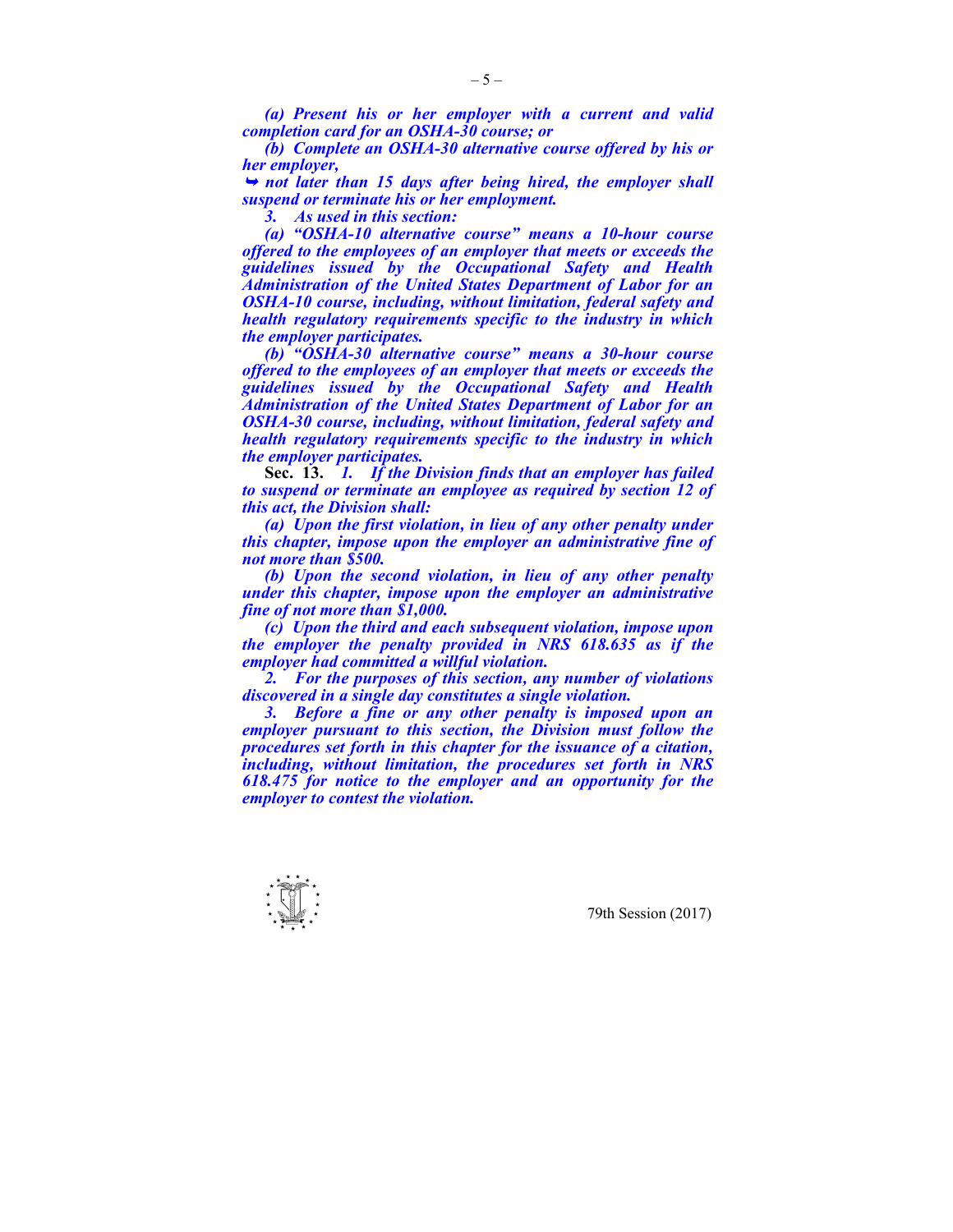**Sec. 14.** Section 11 of this act is hereby amended to read as follows:

 Sec. 11. 1. Not later than 15 days after the date a worker other than a supervisory employee is hired, the worker must  $\div$ 

 (a) Obtain**]** *obtain* a completion card for an OSHA-10 course which is issued upon completion of a course approved by the Division pursuant to section 9 of this act *.* **[**; or

 (b) Complete an OSHA-10 alternative course which is offered by his or her employer.**]**

 2. Not later than 15 days after the date a supervisory employee is hired, the supervisory employee must  $\frac{1}{\cdot}$ 

 (a) Obtain**]** *obtain* a completion card for an OSHA-30 course which is issued upon completion of a course approved by the Division pursuant to section 9 of this act.  $\frac{1}{2}$  or

 (b) Complete an OSHA-30 alternative course which is offered by his or her employer.**]**

 3. Any completion card used to satisfy the requirements of this section expires 5 years after the date it is issued and may be renewed by:

 (a) Completing an OSHA-10 course or OSHA-30 course, as applicable, within the previous 5 years; or

 (b) Providing proof satisfactory to the Division that the worker has completed continuing education within the previous 5 years consisting of job-specific training that meets the guidelines established by the Division pursuant to section 9 of this act in an amount of:

 (1) For a completion card issued for an OSHA-10 course, not less than 5 hours; or

 (2) For a completion card issued for an OSHA-30 course, not less than 15 hours.

**[**4. As used in this section:

 (a) "OSHA-10 alternative course" means a 10-hour course offered to the employees of an employer that meets or exceeds the guidelines issued by the Occupational Safety and Health Administration of the United States Department of Labor for an OSHA-10 course, including, without limitation, federal safety and health regulatory requirements specific to the industry in which the employer participates.

 (b) "OSHA-30 alternative course" means a 30-hour course offered to the employees of an employer that meets or exceeds the guidelines issued by the Occupational Safety and Health Administration of the United States Department of

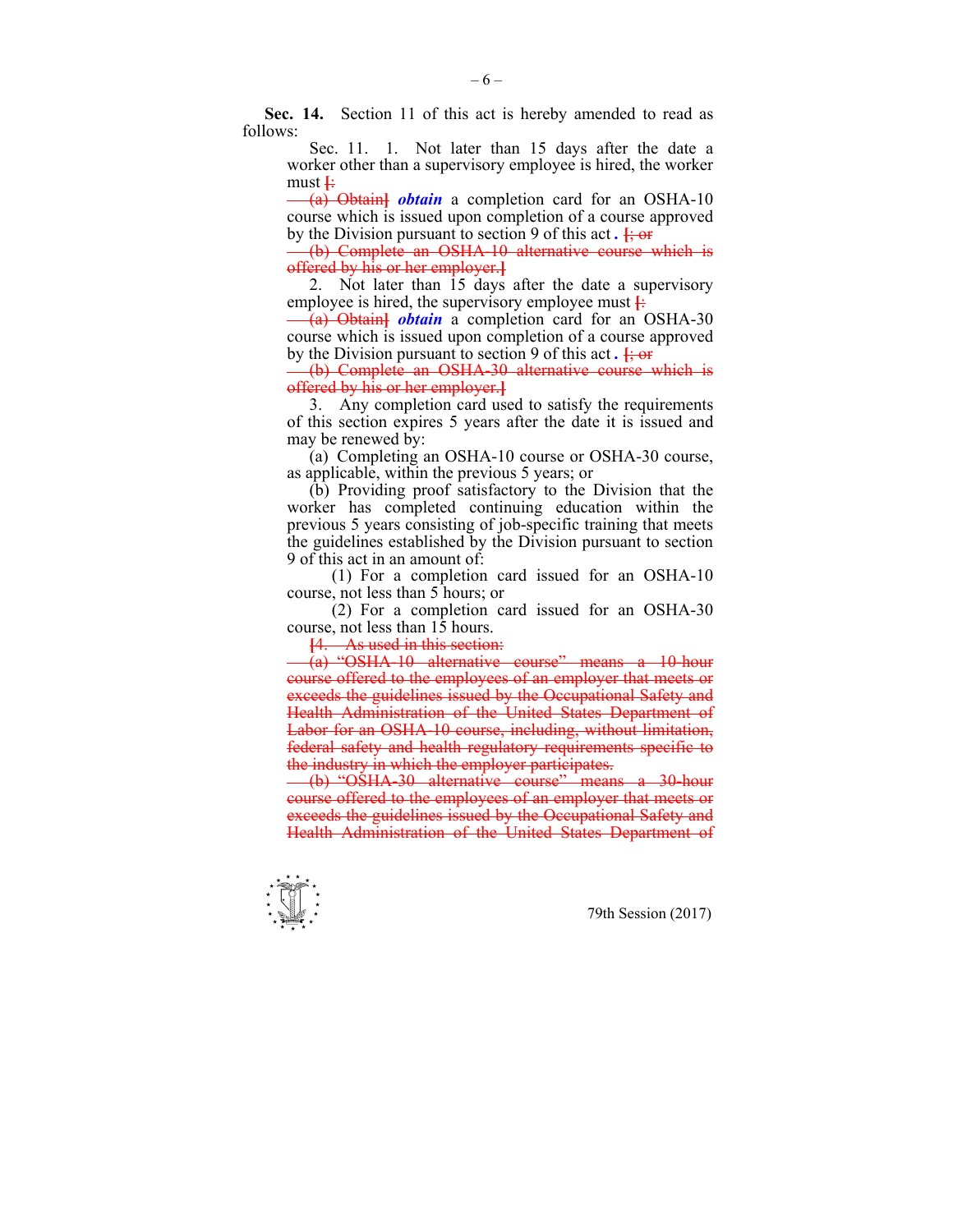Labor for an OSHA-30 course, including, without limitation, federal safety and health regulatory requirements specific to the industry in which the employer participates.**]**

 **Sec. 15.** Section 12 of this act is hereby amended to read as follows:

Sec. 12. 1. If a worker other than a supervisory employee fails to  $\frac{1}{2}$ 

 (a) Present**]** *present* his or her employer with a current and valid completion card for an OSHA-10 course **[**; or

 (b) Complete an OSHA-10 alternative course offered by his or her employer,

 $\rightarrow$  not later than 15 days after being hired, the employer shall suspend or terminate his or her employment.

2. If a supervisory employee on a site fails to  $\frac{1}{2}$ 

 (a) Present**]** *present* his or her employer with a current and valid completion card for an OSHA-30 course  $\frac{1}{2}$  or

 (b) Complete an OSHA-30 alternative course offered by his or her employer,

 $\rightarrow$ **]** not later than 15 days after being hired, the employer shall suspend or terminate his or her employment.

**[**3. As used in this section:

 (a) "OSHA-10 alternative course" means a 10-hour course offered to the employees of an employer that meets or exceeds the guidelines issued by the Occupational Safety and Health Administration of the United States Department of Labor for an OSHA-10 course, including, without limitation, federal safety and health regulatory requirements specific to the industry in which the employer participates.

 (b) "OSHA-30 alternative course" means a 30-hour course offered to the employees of an employer that meets or exceeds the guidelines issued by the Occupational Safety and Health Administration of the United States Department of Labor for an OSHA-30 course, including, without limitation, federal safety and health regulatory requirements specific to the industry in which the employer participates.**]**

 **Sec. 16.** 1. Not later than January 1, 2019, a worker or supervisory employee who satisfies the requirements of subsection 1 or 2 of section 11 of this act by completing an OSHA-10 alternative course or OSHA-30 alternative course, as defined in section 11 of this act, must complete an OSHA-10 course or OSHA-30 course, as defined in sections 3 and 4 of this act, as applicable, in order to continue to satisfy the requirements of subsection 1 or 2 of section 11 of this act.